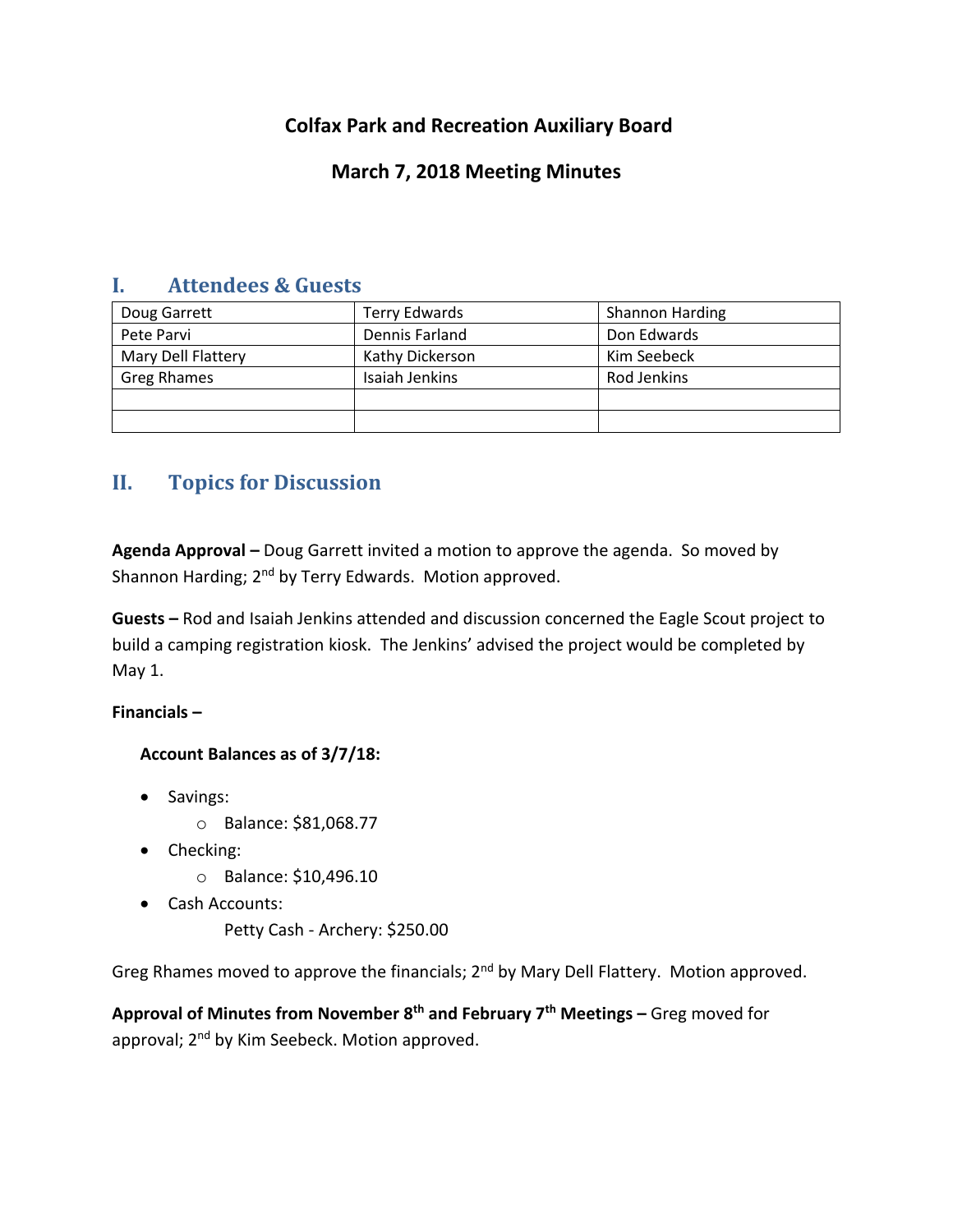#### **Committee Reports**

● **Promotions Committee –**Mary Dell reported the concert date is now June 30, 2018. The bands have all agreed to the date change. Discussion ensued regarding advertising opportunities and costs related to promoting the concert and the City. Kim moves for the expenditure of \$2,736 to cover both the KCOB and Jasper County Advertiser costs; 2nd by Dennis Farland. Mary Dell noted the next Promotions Committee meeting will be held March 21<sup>st</sup>; all are encouraged to attend. Mary Dell further advised that Kim with the Thirsty Turtle has approached the committee about being a vendor at the June concert. Discussion ensued, including impressions of board members following a prior occasion wherein Kim/Thirsty Turtle provided the liquor at a concert. It was determined the Board needs to establish criteria for expectations of any vendor and to draft vendor contracts, etc. Shannon and Kim will meet and draft criteria for food and liquor concert vendors. Discussion was then initiated concerning the photo contest and framed photographs. Finally, Doug reminded the Board that the Kids Fishing Derby is slated for June 2<sup>nd</sup>, and the Colfax-Mingo 5th Grade outing will be held April 19 & 20.

Operations/Planning Committee – Doug provided a handout regarding planning for QSP projects this summer. He advised that Denny Lester is going to try to get additional osprey nests up in about 2 weeks and can get posts ready at that time. Further discussion ensued regarding the various projects, including the need for further discussion concerning the proposed road behind Kum & Go. An Operations/Planning Committee meeting will be held next Wednesday evening March 14th at the park. Doug noted the need for a future discussion about potentially adopting state-park-like rules for "no wake" in the water, as well as restrictions on the removal of rocks, flowers and other organic materials from QSP.

Steering Committee – Kim advised the letter to potential developers regarding possible interest is ready to go – it will issue the week of March 26th. A tour of QSP will occur Saturday, April 14<sup>th</sup> should any developer wish to come out and see the park in person. The committee will then follow up with those contacted for feedback.

### **Old Business**

*2018 concert/Relax in Colfax Promotion Budget Approval* - Discussion and budget approval occurred during Operation/Planning Committee report; see above.

*Update Iowa Tourism Grant Brochures/\$ 0 Cost/Due by June 30th* – The grant check is in the proverbial mail, and probably delivered to Don Edwards' home. The cost of the 8,000 brochures (4,000 for QSP/4,000 for the City) is zero because it's covered by the grant and City funds. The Promotions Committee will be working on the brochure to change up pictures and include the kayak rental info, remove any outdated sponsor information, and to acknowledge the Iowa Tourism Grant. The final brochure design will be subject to Board approval.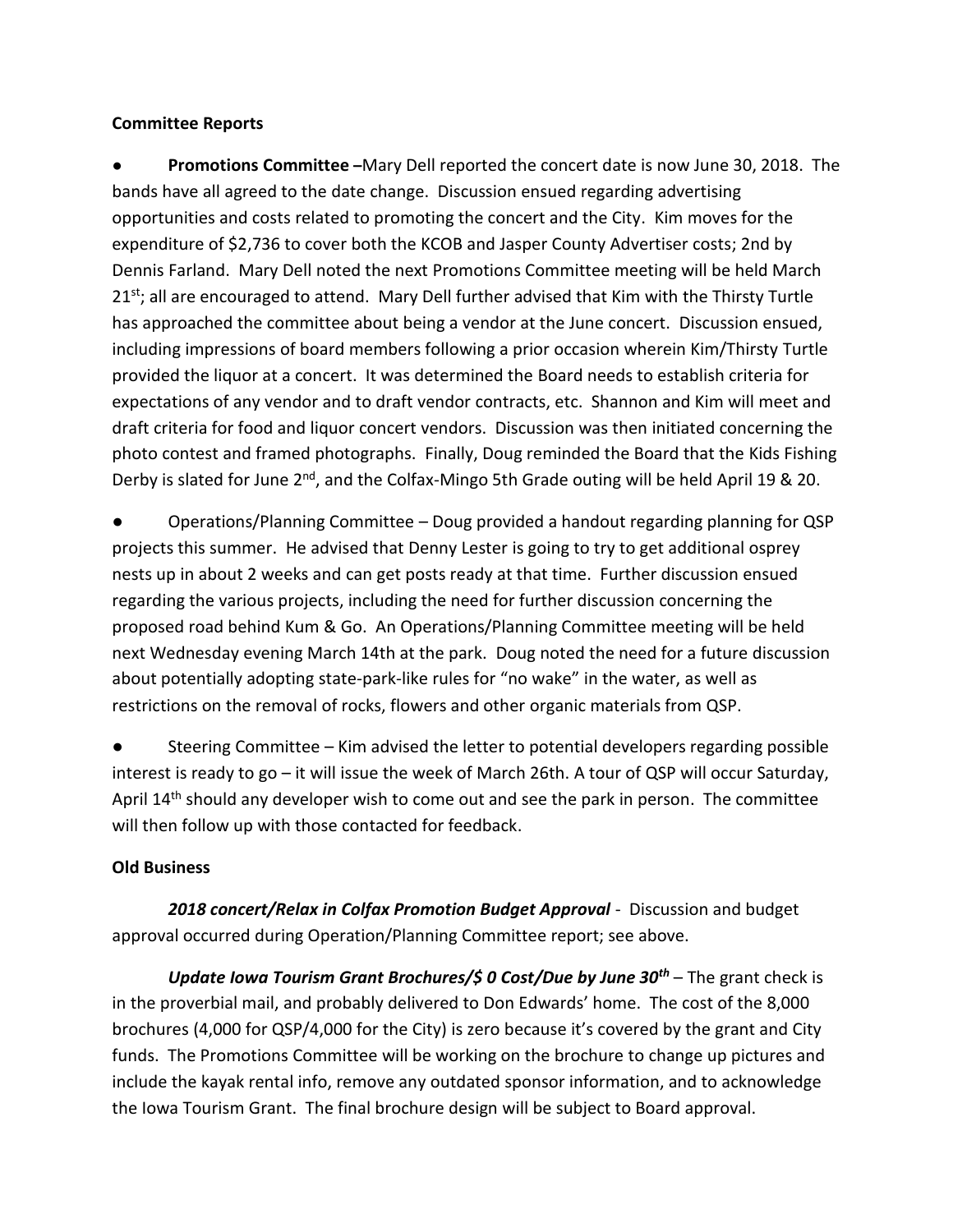*Watercraft Rental Shelter Approval* - \$724.20 is the estimated cost for materials from Menards for the construction of a kayak rental shelter. An additional \$500 would cover the cost of a concrete slab. Kim moves to spend up to \$1,200 to construct a shelter; 2nd by Don. Greg abstained. Motion approved.

*Eagle Scout Projects/Camping Registration Kiosk Budget Approval* - Discussion ensued specifically as to funds for the project. The project budget is about \$1,000 to cover the needed materials and concrete. Greg moves to approve the expenditure of a maximum of \$1,000 to fund the project; 2nd by Kim. Motion approved. Doug indicated he will encourage completion of the project at an earlier date than that mentioned when the Jenkins' addressed the Board at the start of the meeting.

*Red Bridge Update/Boulder Contractors' Budget* – As reflected in the handout provided for the Board's review, Boulder Contracting sent Phase I and Phase II estimates to move the Red Bridge off its piers and then to move it to Colfax. Doug reported Joe Otto is going to be applying for a grant through the state historical society (that would require matching funds) in order to move the bridge off its piers and onto land. Further, the Jasper Historical Foundation advised Joe he could use their 501(c)(3) to apply for grants such as this, thereby avoiding the necessity of creating a separate entity. There is nothing for the Board to vote on at this point as all actions planned are presently outside our domain or oversight. Doug inquired of the Board whether anyone is interested in pledging financial support for Joe's efforts to obtain the aforementioned grant, and to pooling those pledge funds together in the QSP Board's name. Further discussion ensued.

#### *Grant Applications Report:*

*Paint Iowa Beautiful/Interior Block Building Completion* – There has been no word yet on the latest Paint Iowa Beautiful grant.

*Trees Please/Trees Planting* – We have received the grant funds and will be putting a group together soon to perform the work in May.

*Prairie Meadows Community Betterment/Post & Cable Fence* – There has been no word yet.

*Wells Fargo Grant/Two Park Shelters* – Unfortunately, a grant was not awarded to QSP. The Board was advised by Wells Fargo that the project did not match the foundation's mission.

*Jasper Community Foundation/30 Picnic Tables* – Doug advised he has learned that U-line offers a product that's ready to assemble at a cost cheaper than materials